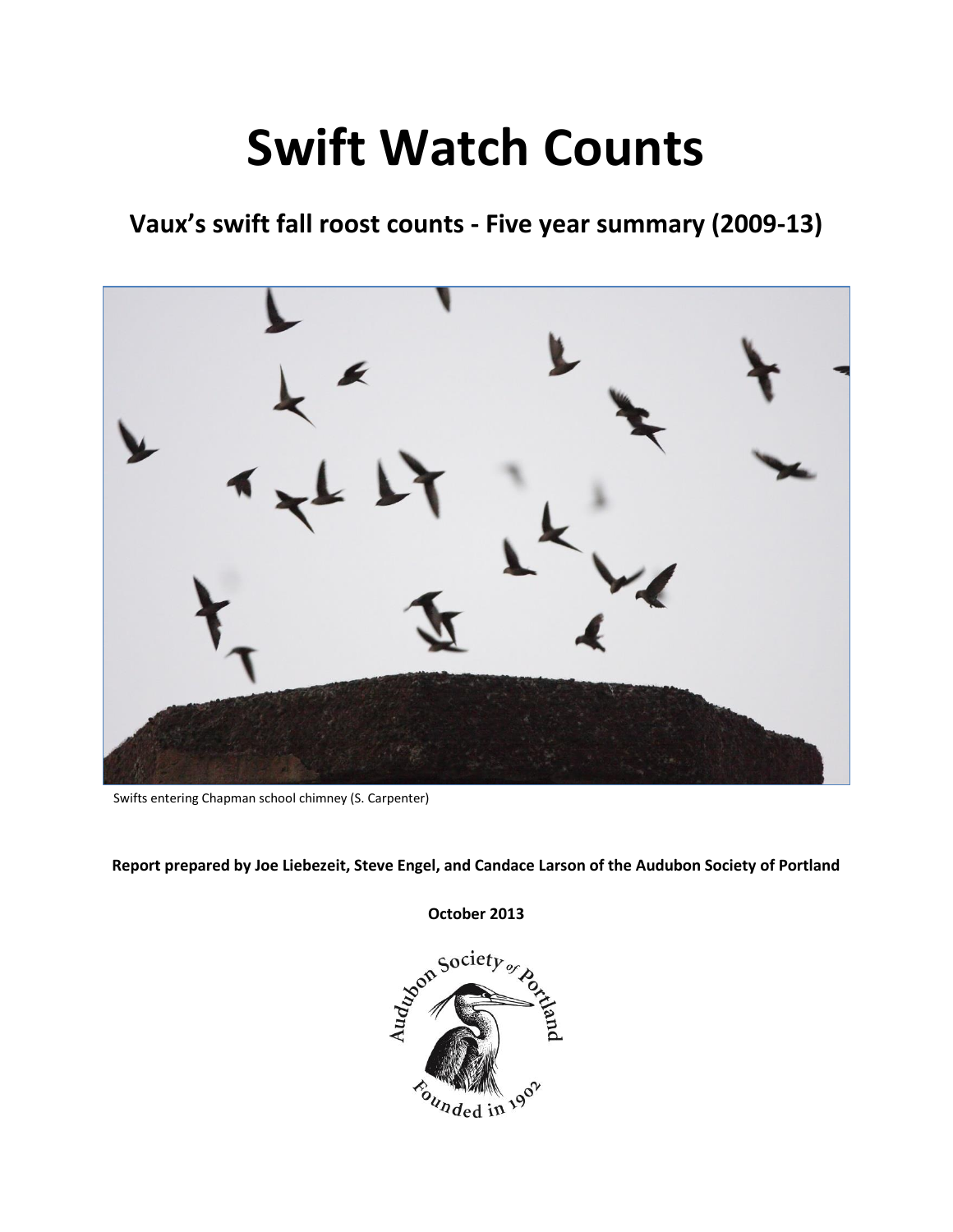### **Background**

Vaux's swifts are aerial specialists built for speed and acrobatic maneuverability. They are a swallow-like bird (though more closely related to hummingbirds) with a "cigar-shaped" body, long tapered wings, often emitting twittery notes as they zoom about in the sky above. They are exclusively insectivorous catching an assortment of insects on the wing. Swifts also drink, bathe, and mate while in flight. They breed in the northwest US and winter in Mexico and Central America (see range map below). For both nesting and roosting, Vaux's swift were historically dependent on cavities in large old-growth trees. As ancient forests have been drastically reduced across the Pacific Northwest due to logging, chimneys are becoming increasingly important for nesting and roosting during migration. Vaux's swift populations are reported to be experiencing population declines across their breeding range (Fig. 1) so the structures humans provide are offering these birds an important refuge.



Since 2009, Portland Audubon has monitored Vaux's swifts at a number of roost sites in Portland and the surrounding area. The highlight of the fall season occurs in September at Chapman elementary school where thousands of swifts swirl into their chimney roost each evening. This dramatic spectacle

has truly become an urban phenomenon enabling thousands of Portlanders a way to engage with urban wildlife firsthand. Through the Swift Watch Outreach program, Portland Audubon staff and volunteers reach out to the public during the swift events at Chapman by providing information on the life history of these amazing birds as well as strategies to protect them in their urban environment (http:// audubonportland.org /images /wcc\_images/vauxsswifts.pdf/at\_download /file).



*Figure 1. Vaux's Swift population trend in the Western Breeding Bird Survey region (Sauer et al. 2012). "Index" represents the average bird count on a typical route in the region for a year. Trend estimate is bounded by the 95% confidence interval.* 

Staff and volunteers also participate in Swift Watch Counts, the overall objectives of which are to: 1) Promote awareness of Vaux's swift conservation through public engagement including volunteer participation in swift roost counts and develop actions the public can take to protect swifts. 2) Track swift population changes in the Portland

3) Contribute to a larger swift monitoring effort occurring across the entire West Coast (http://www.vauxhappening.org).

In this report we summarize findings from the 5 year data set collected by Portland Audubon volunteers since 2009 at sites in Portland and the surrounding region.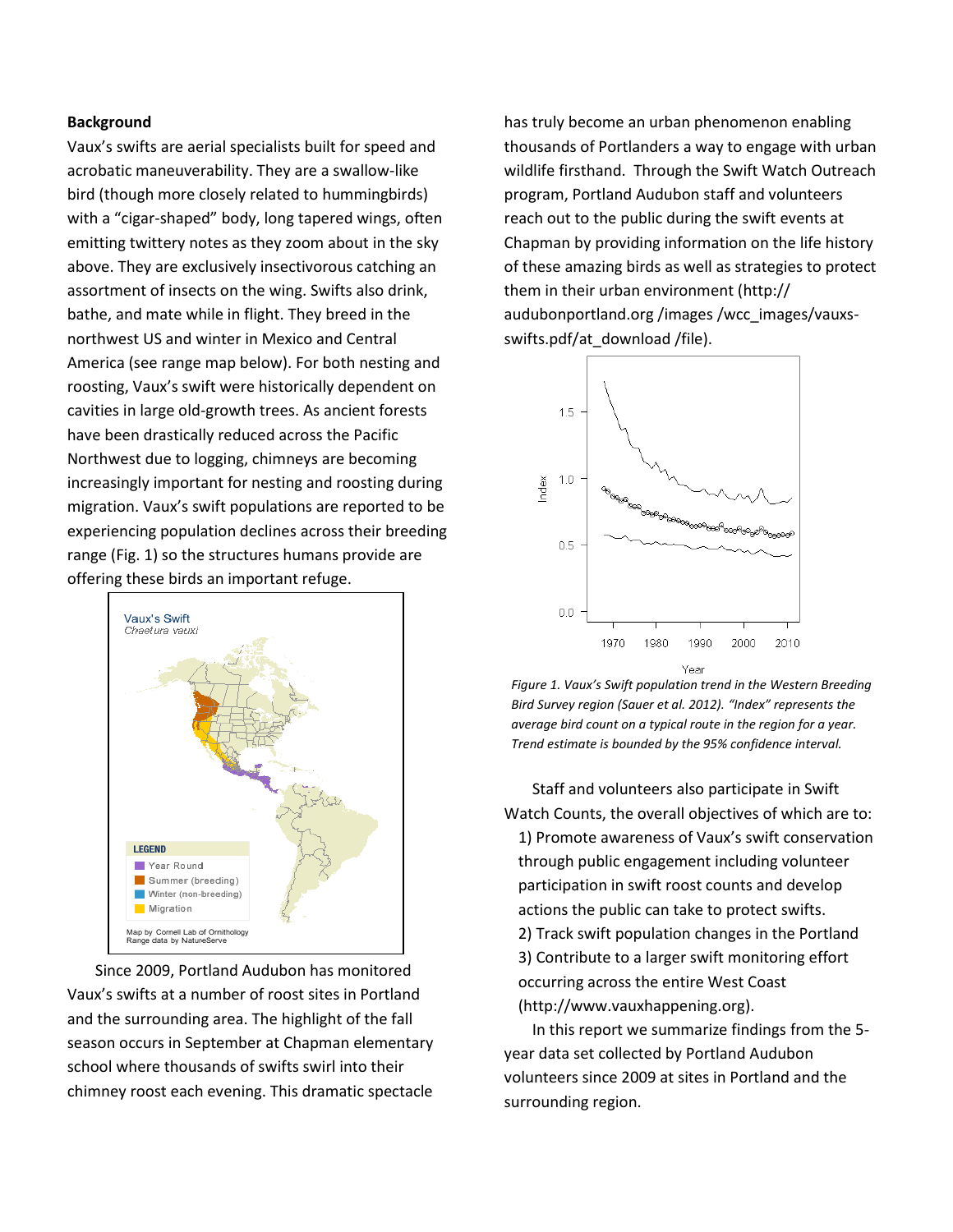### **Methods**

Swift counts are conducted at roosts that support greater than a few hundred birds ("large roosts"). However, we do include locations of smaller roosts in our database when they are reported. Sampled roost chimneys are selected based on pre-existing knowledge of known sites or were sites discovered by swift watch observers or members of the general public. The number of chimneys surveyed often changes from year to year as some sites become inactive while new ones are discovered or are newly utilized by swifts. Sites that no longer appear to be active are monitored at least a few times in subsequent seasons to confirm inactivity.

As many evenings as possible between late August and early October swift counters arrive before swifts start funneling into the roosts ( $\sim$  an hour before sunset). Clickers are used to tally the number of swifts entering the chimney. Start and end times of first and last observations of bird entry are recorded as well as ambient temperature and weather conditions. In addition, presence of raptors and predation events are recorded. At Chapman we also count the number of people coming to watch swifts.



*Swift watch volunteer counting swifts (T. Hunsdorfer)* 

#### **Results**

*Volunteer effort& Chapman attendance*  Since 2009, 187 Swift Watch Outreach volunteers have contributed 1800 hours and  $\sim$  100 Swift Watch Counters contributed ~400 hours by performing the

swift roost counts and/or conducting public outreach at the Chapman count. Over the past five years, an average of 1,145 people (per evening) came out to watch swifts in September at Chapman. The most people observed were 3,400 in one night!

#### *Site usage*

We conducted swift counts at a total of 10 sites in Portland and the surrounding region during the 5 year period (See Table & Roost Site Map at end of report). Of all sites, Chapman Elementary has, by far, had the largest numbers of swifts each year (Peak average: 11,804  $\pm$  3,346; Fig. 2). The most swifts seen at any one time were at Chapman on September 10, 2012 when 16,395 were counted. The next most productive site was Oregon City - Hansen in 2009 however no swifts have used this chimney since 2010. At all other sites, peak swift numbers were much lower (Peak average:  $1,855 \pm 1,863$ ; see Table). Swifts seasonally rotated use of three chimneys within two blocks of one another in the vicinity of Oregon City High School. Swift roosting at Duniway Elementary ended in August of 2012 when the top of the chimney was removed and capped. The Kenton site was discovered in 2010 and it is believed the Columbia site may be an alternate site for the same swifts. Likewise, the swifts that used the WL May (discovered in 2012) apparently moved to the Reach Building in 2013. The Tabor site was discovered in 2011 but no activity has been observed there during the last two seasons.



*Figure 2. Average number of fall roosting swifts (± 1 st. error) counted at Chapman Elementary from 2009-13.*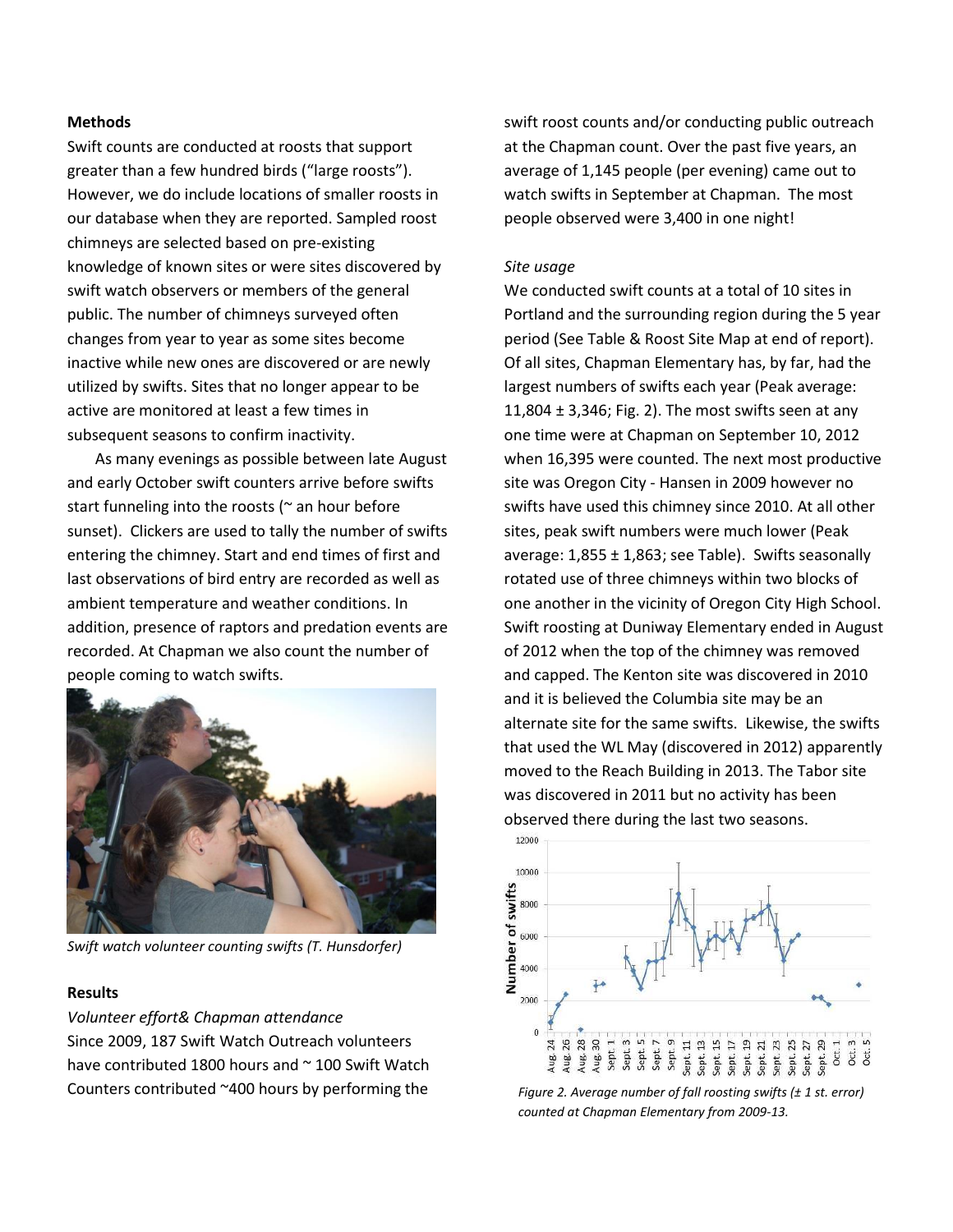#### *Swift trends & other findings*

At all sites, the average date sites reached peak swift numbers was September 13 (± 7.7 days). At Chapman there appears to be a secondary peak later in September in most years (Fig. 2). Average swift numbers fluctuate by as much as 4,000 birds any given year with no clear upward or downward trend. So currently there does not appear to be a positive or negative population trend in fall roosting swifts across the Portland area.

Swifts tended to enter roosts in the highest numbers on the coolest nights (Fig. 3). This finding indicates chimneys provide a sufficiently warm environment that likely reduces thermoregulatory stress on resting birds. The same findings have also been document at Washington roost sites (Pers. Comm. Larry Schwitters).



*Figure 3. The relationship between average evening temperature (°F) and peak fall swift roost numbers at the four most intensely monitored sites. The same trend documented at Chapman but not included here as the higher abundances at Chapman make the graph difficult to interpret.* 

Chimney roosts also provide swifts relief from predators. However, as swifts funnel into the roost they can become easy pickings for hungry predators. We have documented 34 predation events by Peregrine Falcons (n=17), Cooper's Hawks (n=15) and American crow (n=2) over the 5 years of monitoring swifts. Sharp-shinned hawks have also been seen at roosts but have not been observed successfully

depredating swifts. On nights when more raptors are present, more swifts decide to depart the site rather than risk being eaten as they enter the roost (Fig. 4). We believe these late night stragglers roost in smaller chimneys nearby.

#### **Next Steps**

The success of our Swift Watch program is fueled by the high public interest in the swift roost spectacle. Thousands of people are learning more about the positive role the urban environment can play for swifts and about the larger conservation challenges this species is facing.

As demonstrated here, the swift count data is enabling us to learn more about swift population trends as well as gauging the influence of particular stressors to roosting swifts.



*Figure 4. Average number of swifts (± 1 st. error) departing sites (not entering chimneys) with respect to increasing raptor presence. Data includes all roost sites.*

We plan to continue conducting swift roost counts for the foreseeable future. Over the long-term the information we collect will inform us about swift population trends in the Portland area. By contributing our data to region-wide efforts (e.g. http://www. vauxhappening.org) we will help provide one of the most comprehensive estimates of Vaux's swift population status currently available. This information is vital given their current range-wide declines.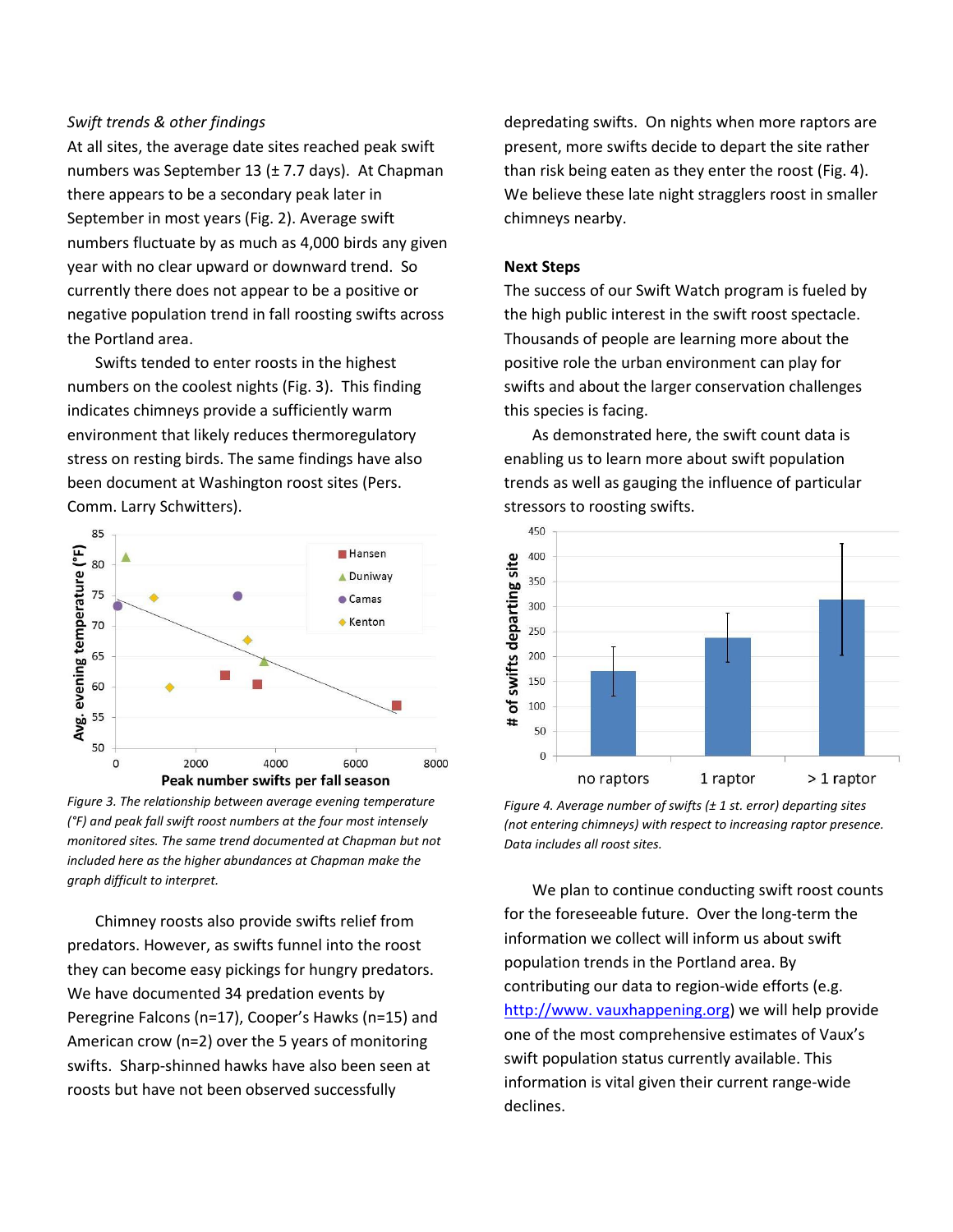We are working with the owners of buildings that house large swift roosts to preserve them. This is a concern as unused chimneys are often capped or demolished. Vaux's swifts are selective of the type of chimneys they roost in. As a case in point, at Duniway Elementary an "artificial" chimney was constructed for swift use after the original chimney was capped however swifts have not used this new structure. We are beginning to catalogue information on "swiftfriendly" chimney specifications to provide to people

interested in constructing their own swift roost chimneys.

Through our efforts we play a role in protecting this amazing species for generations to come. Swift Watch counts could not be performed without the hard work of our volunteers. Please contact Joe Liebezeit at Portland Audubon (jliebezeit@ [audubonportland.org\)](mailto:jliebezeit@audubonportland.org) for more information and to learn how to get involved.

## **Acknowledgments**

We would like to thank the many Swift Watch Outreach and Swift Watch Count volunteers that have generously donated their time to make Swift Watch a reality. We thank Mary Coolidge, former Portland Audubon Conservation Assistant, for initiating the Swift Watch counts. We also thank Chapman Elementary School for supporting the Swift Watch program.

| Table. Fall swift roost counts conducted in Portland and the surrounding area including peak numbers (and peak date) of swifts counted on |
|-------------------------------------------------------------------------------------------------------------------------------------------|
| surveys. Peak number includes all swifts observed (those that went in the chimney and those that departed).                               |

| <b>Site</b>                              | 2009         | 2010          | 2011                 | 2012          | 2013                |
|------------------------------------------|--------------|---------------|----------------------|---------------|---------------------|
| <b>Oregon City - Hansen</b>              | 7,005(9/6)   | 3,531(9/15)   | $\mathbf 0$          | $\mathbf 0$   | $\mathbf 0$         |
| Oregon City H.S.<br>complex <sup>1</sup> | 60(9/21)     | 0             | 1,000 (9/4 &<br>9/8) | 2,517(9/8)    | 835 (9/29)          |
| <b>Chapman Elementary</b>                | 8,700 (9/9)  | 12,000 (9/22) | 10,120 (9/10)        | 16,395 (9/10) | 6,860<br>$(9/20)^2$ |
| <b>Duniway Elementary</b>                | 3,900(9/20)  | 75 (9/5)      | 250(9/3)             | Not active    | Not active          |
| <b>Kenton</b>                            | Undocumented | 2,000(9/22)   | 3300 (9/18)          | 948 (9/12)    | 1,350(9/7)          |
| Columbia                                 | Undocumented | Undocumented  | Undocumented         | 3,010 (9/30)  | 0                   |
| <b>Tabor</b>                             | Undocumented | Undocumented  | 1,200(9/10)          | $\mathbf{0}$  | $\Omega$            |
| Camas                                    | 3,050(9/2)   | 0             | 0                    | $\mathbf{0}$  | 0                   |
| <b>WL May Co</b>                         | Undocumented | Undocumented  | Undocumented         | 463 (9/24)    | $\Omega$            |
| <b>Reach Bldg</b>                        | Undocumented | Undocumented  | Undocumented         | Undocumented  | 200(9/3)            |

<sup>1</sup> Oregon City High School complex includes 3 nearby chimney sites: Old High School, Van Buren residence, King's Academy.  $2$  Unverified count of 12,500 on 10/3/13